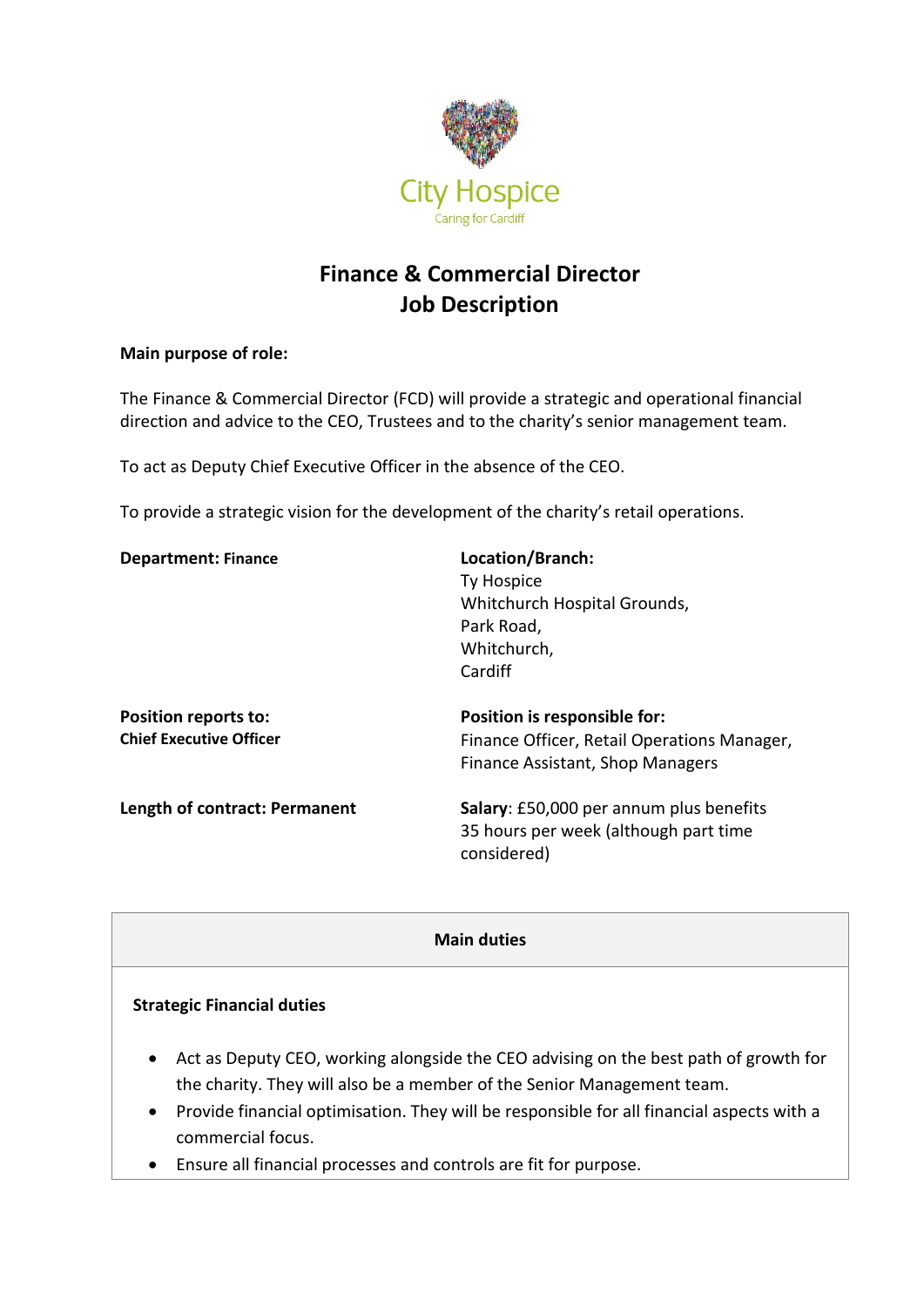## **Operational financial duties**

- Prepare the end of year statutory accounts, lead on the audit process, and oversee monthly payroll.
- Responsible for all taxation matters, and ensure statutory financial obligations are met including but not limited to the requirement of Companies House, HMRC and the Charity Commission.
- Coordinate the Finance, Risk and Audit Committee meetings.

# **Retail Operations**

- Retail will be overseen by the FCD, with a focus on achieving commercial aims by implementing efficiencies and providing financial focus.
- The FCD will evaluate and create viable commercial opportunities for sustainable income and implement strategies to achieve greater returns.
- Review the commerciality of the charity and develop commercial projects capable of delivering efficiencies, increasing income, and supporting our patient focus.

## **Facilities management and IT duties**

- The FCD will have ultimate responsibility for buildings and facilities, annually preparing and updating the 5 year capital works and replacement programme, along with insurance, utilities, and maintenance contracts.
- All contracts and leases will come under the remit of the Finance Director, in addition to managing the charity's risk register.
- Will work closely with the Administration Manager, who will have day to day responsibility for the City Hospice building.
- The FCD will have overall responsibility for IT services, and relationships with IT providers.
- Support Diversity and Equality in the workplace.
- Responsible for compliance with Health and Safety legislation
- Any other reasonable duties.